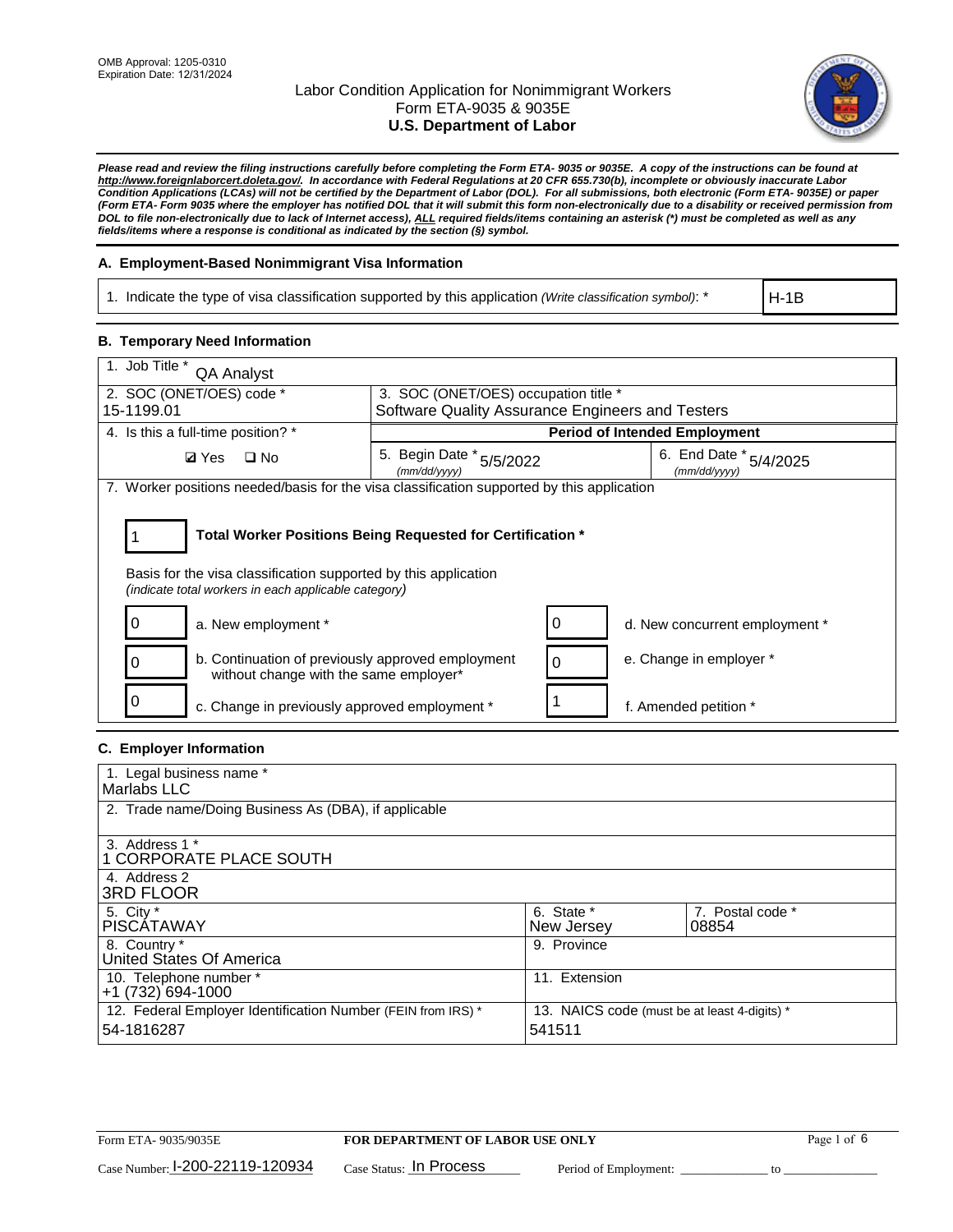

## **D. Employer Point of Contact Information**

**Important Note**: The information contained in this Section must be that of an employee of the employer who is authorized to act on behalf of the employer in labor certification matters. The information in this Section must be different from the agent or attorney information listed in Section E, unless the attorney is an employee of the employer.

| 1. Contact's last (family) name *               | 2. First (given) name * |                          | 3. Middle name(s)         |
|-------------------------------------------------|-------------------------|--------------------------|---------------------------|
| Vidyadharan                                     | Sanjay                  |                          |                           |
| 4. Contact's job title *<br>Chief Legal Officer |                         |                          |                           |
| 5. Address 1 *<br>1 CORPORATE PLACE SOUTH       |                         |                          |                           |
| 6. Address 2<br><b>3RD FLOOR</b>                |                         |                          |                           |
| 7. City *<br><b>PISCÁTAWAY</b>                  |                         | 8. State *<br>New Jersey | 9. Postal code *<br>08854 |
| 10. Country *<br>United States Of America       |                         | 11. Province             |                           |
| 12. Telephone number *                          | 13. Extension           | 14. E-Mail address       |                           |
| +1 (732) 694-1000                               | 1600                    | sanjay@marlabs.com       |                           |

## **E. Attorney or Agent Information (If applicable)**

**Important Note**: The employer authorizes the attorney or agent identified in this section to act on its behalf in connection with the filing of this application.

| 1. Is the employer represented by an attorney or agent in the filing of this application? *<br>If "Yes," complete the remainder of Section E below. |                         |                    |                               | $\Box$ Yes        | <b>ØNo</b>                                           |  |
|-----------------------------------------------------------------------------------------------------------------------------------------------------|-------------------------|--------------------|-------------------------------|-------------------|------------------------------------------------------|--|
| 2. Attorney or Agent's last (family) name §                                                                                                         | 3. First (given) name § |                    |                               | 4. Middle name(s) |                                                      |  |
| 5. Address 1 §                                                                                                                                      |                         |                    |                               |                   |                                                      |  |
| 6. Address 2                                                                                                                                        |                         |                    |                               |                   |                                                      |  |
| 7. City §                                                                                                                                           |                         | 8. State §         |                               |                   | 9. Postal code §                                     |  |
| 10. Country §                                                                                                                                       |                         | 11. Province       |                               |                   |                                                      |  |
| 12. Telephone number §                                                                                                                              | 13. Extension           | 14. E-Mail address |                               |                   |                                                      |  |
| 15. Law firm/Business name §                                                                                                                        |                         |                    | 16. Law firm/Business FEIN §  |                   |                                                      |  |
| 17. State Bar number (only if attorney) §                                                                                                           |                         |                    | standing (only if attorney) § |                   | 18. State of highest court where attorney is in good |  |
| 19. Name of the highest State court where attorney is in good standing (only if attorney) §                                                         |                         |                    |                               |                   |                                                      |  |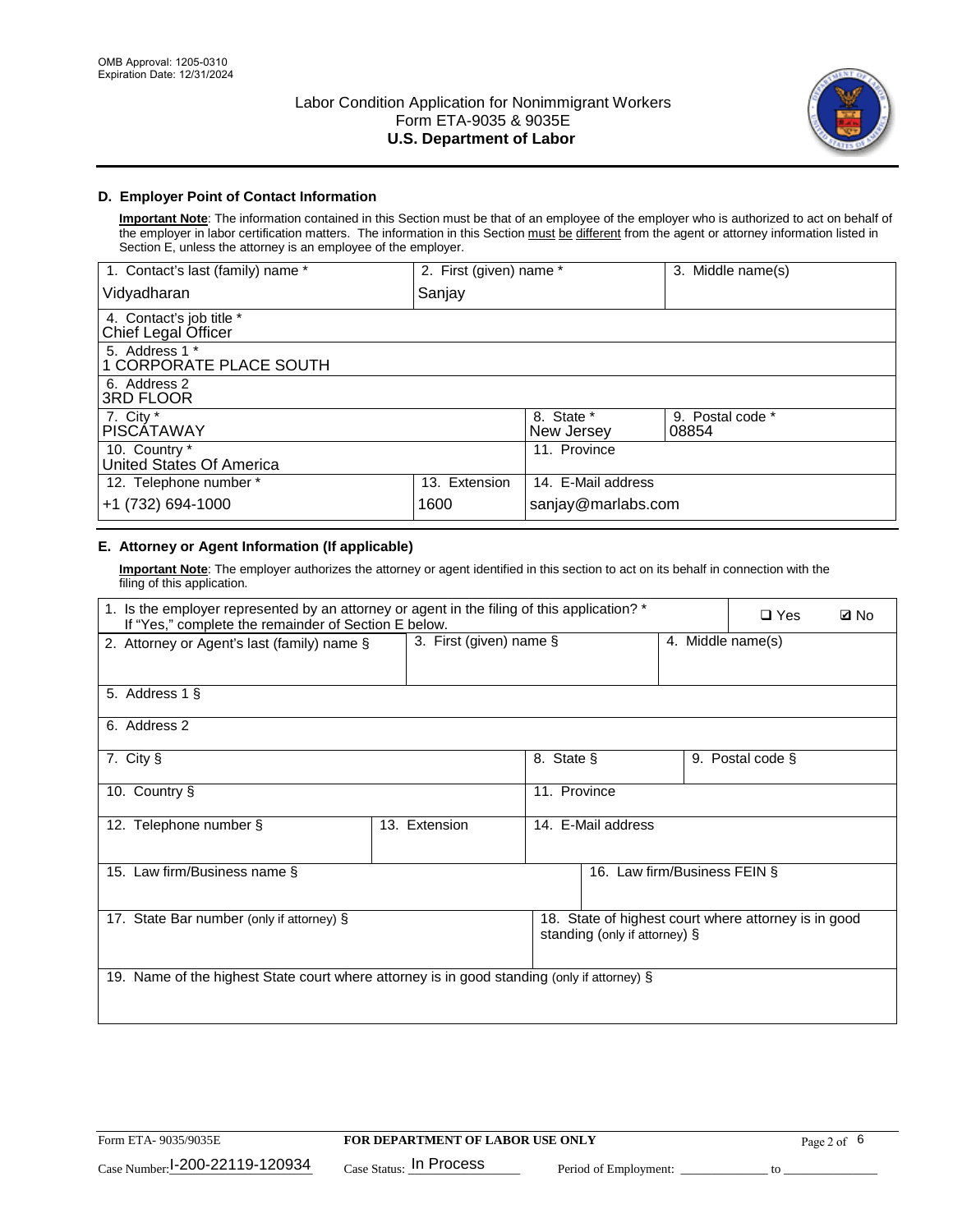

#### **F. Employment and Wage Information**

**Important Note**: The employer must define the intended place(s) of employment with as much geographic specificity as possible. Each intended place(s) of employment listed below must be the worksite or physical location where the work will actually be performed and cannot be a P.O. Box. The employer must identify all intended places of employment, including those of short duration, on the LCA. 20 CFR 655.730(c)(5). If the employer is submitting this form non-electronically and the work is expected to be performed in more than one location, an attachment must be submitted in order to complete this section. An employer has the option to use either a single Form ETA-9035/9035E or multiple forms to disclose all intended places of employment. If the employer has more than ten (10) intended places of employment at the time of filing this application, the employer must file as many additional LCAs as are necessary to list all intended places of employment. See the form instructions for further information about identifying all intended places of employment.

#### a.*Place of Employment Information* 1

|                                                                              | 1. Enter the estimated number of workers that will perform work at this place of employment under<br>the LCA.*                 |  |                                               |                      |              |              |
|------------------------------------------------------------------------------|--------------------------------------------------------------------------------------------------------------------------------|--|-----------------------------------------------|----------------------|--------------|--------------|
|                                                                              | 2. Indicate whether the worker(s) subject to this LCA will be placed with a secondary entity at this<br>place of employment. * |  |                                               |                      | <b>Ø</b> Yes | $\square$ No |
|                                                                              | 3. If "Yes" to question 2, provide the legal business name of the secondary entity. §                                          |  |                                               |                      |              |              |
|                                                                              | <b>Tracfone Wireless Inc</b>                                                                                                   |  |                                               |                      |              |              |
|                                                                              | 4. Address 1 *<br>8852 Nw 102nd Pl                                                                                             |  |                                               |                      |              |              |
|                                                                              | 5. Address 2                                                                                                                   |  |                                               |                      |              |              |
| 6. $City *$<br>Doral                                                         | 8. State/District/Territory *                                                                                                  |  | 7. County *<br>Miami-dade<br>9. Postal code * |                      |              |              |
| Florida                                                                      |                                                                                                                                |  | 33178                                         |                      |              |              |
| 10. Wage Rate Paid to Nonimmigrant Workers *<br>10a. Per: (Choose only one)* |                                                                                                                                |  |                                               |                      |              |              |
|                                                                              | From $\frac{1}{3}$ 79600 00<br>To: $$$                                                                                         |  | □ Hour □ Week □ Bi-Weekly □ Month ☑ Year      |                      |              |              |
|                                                                              | 11. Prevailing Wage Rate *                                                                                                     |  | 11a. Per: (Choose only one)*                  |                      |              |              |
|                                                                              | 61547 00<br>$\mathcal{S}$                                                                                                      |  | □ Hour □ Week □ Bi-Weekly □ Month ☑ Year      |                      |              |              |
|                                                                              | Questions 12-14. Identify the source used for the prevailing wage (PW) (check and fully complete only one): *                  |  |                                               |                      |              |              |
| 12.<br>$\Box$                                                                | a. PWD tracking number §<br>A Prevailing Wage Determination (PWD) issued by the Department of Labor                            |  |                                               |                      |              |              |
| 13.<br>$\blacktriangledown$                                                  | A PW obtained independently from the Occupational Employment Statistics (OES) Program                                          |  |                                               |                      |              |              |
|                                                                              | a. Wage Level (check one): §                                                                                                   |  |                                               | b. Source Year §     |              |              |
|                                                                              | ☑ ⊪<br>$\square$ $\square$<br>$\Box$ IV<br>$\Box$ N/A<br>□⊥                                                                    |  |                                               | 7/1/2021 - 6/30/2022 |              |              |
| 14.                                                                          | A PW obtained using another legitimate source (other than OES) or an independent authoritative source                          |  |                                               |                      |              |              |
|                                                                              | a. Source Type (check one): §<br>b. Source Year §<br>$\Box$ CBA<br>$\Box$ DBA<br>$\square$ SCA<br>$\Box$ Other/ PW Survey      |  |                                               |                      |              |              |
|                                                                              | c. If responded "Other/ PW Survey" in question 14.a, enter the name of the survey producer or publisher §                      |  |                                               |                      |              |              |
|                                                                              | d. If responded "Other/ PW Survey" in question 14.a, enter the title or name of the PW survey §                                |  |                                               |                      |              |              |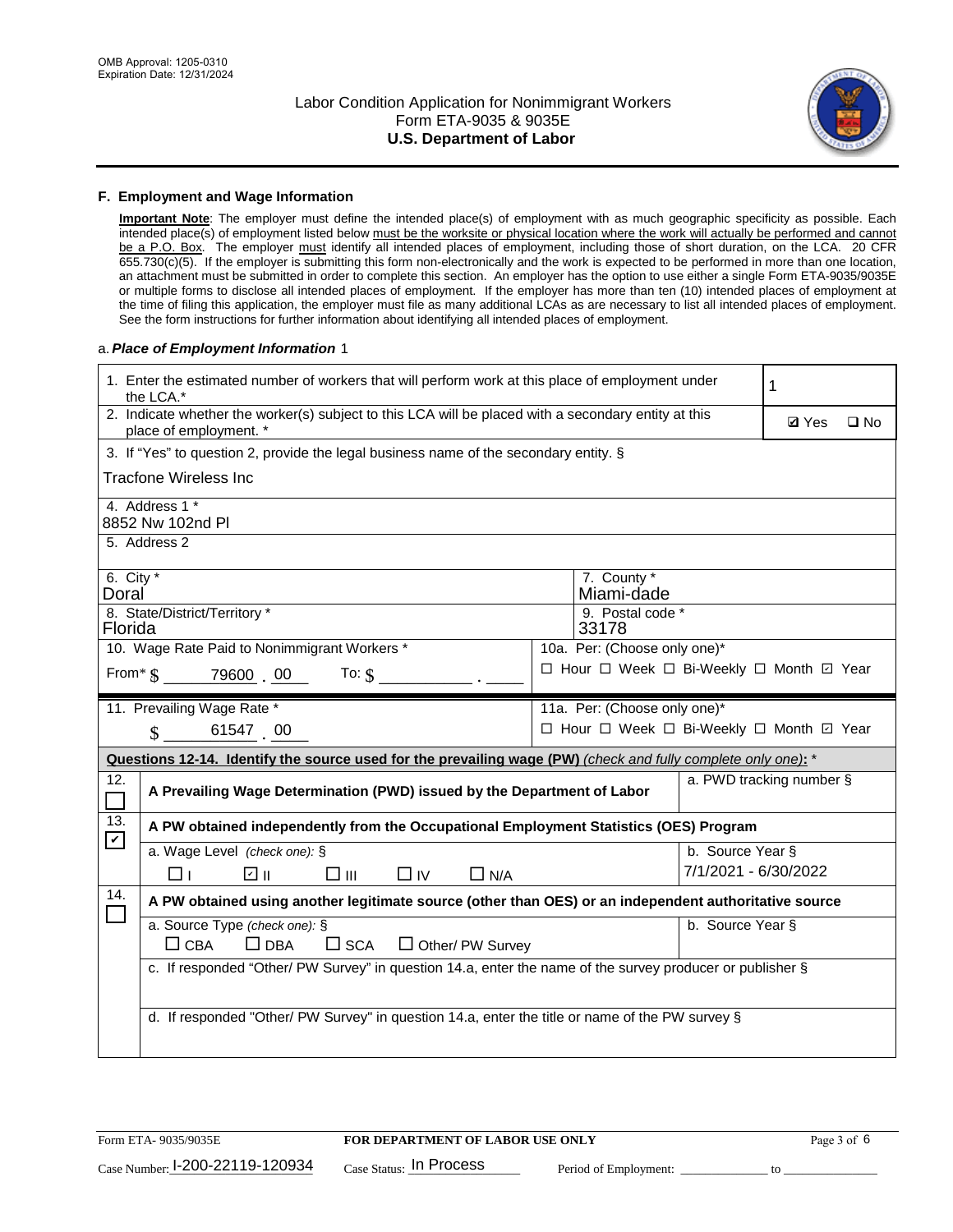

## **G. Employer Labor Condition Statements**

! *Important Note:* In order for your application to be processed, you MUST read Section G of the Form ETA-9035CP - General Instructions for the 9035 & 9035E under the heading "Employer Labor Condition Statements" and agree to all four (4) labor condition statements summarized below:

- (1) **Wages:** The employer shall pay nonimmigrant workers at least the prevailing wage or the employer's actual wage, whichever is higher, and pay for non-productive time. The employer shall offer nonimmigrant workers benefits and eligibility for benefits provided as compensation for services on the same basis as the employer offers to U.S. workers. The employer shall not make deductions to recoup a business expense(s) of the employer including attorney fees and other costs connected to the performance of H-1B, H-1B1, or E-3 program functions which are required to be performed by the employer. This includes expenses related to the preparation and filing of this LCA and related visa petition information. 20 CFR 655.731;
- (2) **Working Conditions:** The employer shall provide working conditions for nonimmigrants which will not adversely affect the working conditions of workers similarly employed. The employer's obligation regarding working conditions shall extend for the duration of the validity period of the certified LCA or the period during which the worker(s) working pursuant to this LCA is employed by the employer, whichever is longer. 20 CFR 655.732;
- (3) **Strike, Lockout, or Work Stoppage:** At the time of filing this LCA, the employer is not involved in a strike, lockout, or work stoppage in the course of a labor dispute in the occupational classification in the area(s) of intended employment. The employer will notify the Department of Labor within 3 days of the occurrence of a strike or lockout in the occupation, and in that event the LCA will not be used to support a petition filing with the U.S. Citizenship and Immigration Services (USCIS) until the DOL Employment and Training Administration (ETA) determines that the strike or lockout has ended. 20 CFR 655.733; and
- (4) **Notice:** Notice of the LCA filing was provided no more than 30 days before the filing of this LCA or will be provided on the day this LCA is filed to the bargaining representative in the occupation and area of intended employment, or if there is no bargaining representative, to workers in the occupation at the place(s) of employment either by electronic or physical posting. This notice was or will be posted for a total period of 10 days, except that if employees are provided individual direct notice by e-mail, notification need only be given once. A copy of the notice documentation will be maintained in the employer's public access file. A copy of this LCA will be provided to each nonimmigrant worker employed pursuant to the LCA. The employer shall, no later than the date the worker(s) report to work at the place(s) of employment, provide a signed copy of the certified LCA to the worker(s) working pursuant to this LCA. 20 CFR 655.734.

1. **I have read and agree to** Labor Condition Statements 1, 2, 3, and 4 above and as fully explained in Section G of the Form ETA-9035CP – General Instructions for the 9035 & 9035E and the Department's regulations at 20 CFR 655 Subpart H. \*

**Ø**Yes ロNo

#### **H. Additional Employer Labor Condition Statements –H-1B Employers ONLY**

!**Important Note***:* In order for your H-1B application to be processed, you MUST read Section H – Subsection 1 of the Form ETA 9035CP – General Instructions for the 9035 & 9035E under the heading "Additional Employer Labor Condition Statements" and answer the questions below.

#### *a. Subsection 1*

| 1. At the time of filing this LCA, is the employer H-1B dependent? §                                                                                                                                                                                          |  |            | $\square$ No |              |
|---------------------------------------------------------------------------------------------------------------------------------------------------------------------------------------------------------------------------------------------------------------|--|------------|--------------|--------------|
| 2. At the time of filing this LCA, is the employer a willful violator? $\S$                                                                                                                                                                                   |  | $\Box$ Yes | ⊡ No         |              |
| 3. If "Yes" is marked in questions H.1 and/or H.2, you must answer "Yes" or "No" regarding<br>whether the employer will use this application ONLY to support H-1B petitions or extensions of<br>status for exempt H-1B nonimmigrant workers? §                |  |            | $\Box$ No    |              |
| 4. If "Yes" is marked in question H.3, identify the statutory basis for the<br>■ \$60,000 or higher annual wage<br>exemption of the H-1B nonimmigrant workers associated with this<br>□ Master's Degree or higher in related specialty<br>$\Box$ Both<br>LCA. |  |            |              |              |
| H-1B Dependent or Willful Violator Employers -Master's Degree or Higher Exemptions ONLY                                                                                                                                                                       |  |            |              |              |
| 5. Indicate whether a completed Appendix A is attached to this LCA covering any H-1B<br>nonimmigrant worker for whom the statutory exemption will be based <b>ONLY</b> on attainment of a<br>Master's Degree or higher in related specialty. §                |  |            | ⊡ No         | <b>Q</b> N/A |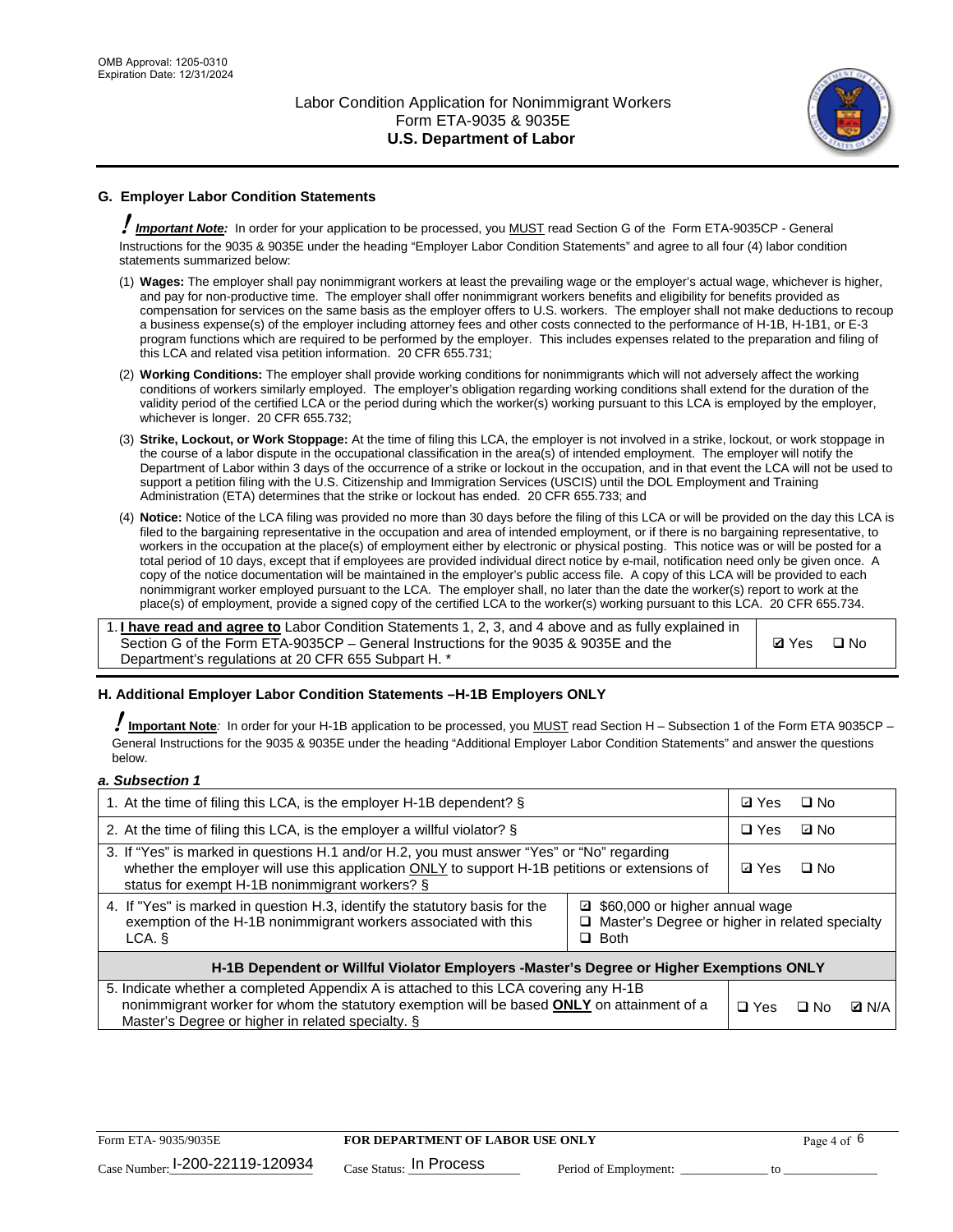

**If you marked "Yes" to questions H.a.1 (H-1B dependent) and/or H.a.2 (H-1B willful violator) and "No" to question H.a.3 (exempt H-1B nonimmigrant workers), you MUST read Section H – Subsection 2 of the Form ETA 9035CP – General Instructions for the 9035 & 9035E under the heading "Additional Employer Labor Condition Statements" and indicate your agreement to all three (3) additional statements summarized below.**

#### *b. Subsection 2*

- A. **Displacement:** An H-1B dependent or willful violator employer is prohibited from displacing a U.S. worker in its own workforce within the period beginning 90 days before and ending 90 days after the date of filing of the visa petition. 20 CFR 655.738(c);
- B. **Secondary Displacement:** An H-1B dependent or willful violator employer is prohibited from placing an H-1B nonimmigrant worker(s) with another/secondary employer where there are indicia of an employment relationship between the nonimmigrant worker(s) and that other/secondary employer (thus possibly affecting the jobs of U.S. workers employed by that other employer), unless and until the employer subject to this LCA makes the inquiries and/or receives the information set forth in 20 CFR 655.738(d)(5) concerning that other/secondary employer's displacement of similarly employed U.S. workers in its workforce within the period beginning 90 days before and ending 90 days after the date of such placement. 20 CFR 655.738(d). Even if the required inquiry of the secondary employer is made, the H-1B dependent or willful violator employer will be subject to a finding of a violation of the secondary displacement prohibition if the secondary employer, in fact, displaces any U.S. worker(s) during the applicable time period; and
- C. **Recruitment and Hiring:** Prior to filing this LCA or any petition or request for extension of status for nonimmigrant worker(s) supported by this LCA, the H-1B dependent or willful violator employer must take good faith steps to recruit U.S. workers for the job(s) using procedures that meet industry-wide standards and offer compensation that is at least as great as the required wage to be paid to the nonimmigrant worker(s) pursuant to 20 CFR 655.731(a). The employer must offer the job(s) to any U.S. worker who applies and is equally or better qualified for the job than the nonimmigrant worker. 20 CFR 655.739.

| 6. I have read and agree to Additional Employer Labor Condition Statements A, B, and C above and |               |           |
|--------------------------------------------------------------------------------------------------|---------------|-----------|
| as fully explained in Section H – Subsections 1 and 2 of the Form ETA 9035CP – General           | $\square$ Yes | $\Box$ No |
| Instructions for the 9035 & 9035 E and the Department's regulations at 20 CFR 655 Subpart H. §   |               |           |

#### **I. Public Disclosure Information**

! **Important Note***:* You must select one or both of the options listed in this Section.

**sqrt** Employer's principal place of business □ Place of employment

#### **J. Notice of Obligations**

A. Upon receipt of the certified LCA, the employer must take the following actions:

- o Print and sign a hard copy of the LCA if filing electronically (20 CFR 655.730(c)(3));<br>
Maintain the original signed and certified LCA in the employer's files (20 CFR 655.7
- Maintain the original signed and certified LCA in the employer's files (20 CFR 655.705(c)(2); 20 CFR 655.730(c)(3); and 20 CFR 655.760); and
- o Make a copy of the LCA, as well as necessary supporting documentation required by the Department of Labor regulations, available for public examination in a public access file at the employer's principal place of business in the U.S. or at the place of employment within one working day after the date on which the LCA is filed with the Department of Labor (20 CFR 655.705(c)(2) and 20 CFR 655.760).
- B. The employer must develop sufficient documentation to meet its burden of proof with respect to the validity of the statements made in its LCA and the accuracy of information provided, in the event that such statement or information is challenged (20 CFR 655.705(c)(5) and 20 CFR 655.700(d)(4)(iv)).
- C. The employer must make this LCA, supporting documentation, and other records available to officials of the Department of Labor upon request during any investigation under the Immigration and Nationality Act (20 CFR 655.760 and 20 CFR Subpart I).

*I declare under penalty of perjury that I have read and reviewed this application and that to the best of my knowledge, the*  information contained therein is true and accurate. I understand that to knowingly furnish materially false information in the *preparation of this form and any supplement thereto or to aid, abet, or counsel another to do so is a federal offense punishable by fines, imprisonment, or both (18 U.S.C. 2, 1001,1546,1621).*

| 1. Last (family) name of hiring or designated official *   2. First (given) name of hiring or designated official *   3. Middle initial §<br>Vidyadharan | Saniav           |  |
|----------------------------------------------------------------------------------------------------------------------------------------------------------|------------------|--|
| 4. Hiring or designated official title *<br>Chief Legal Officer                                                                                          |                  |  |
| 5. Signature *                                                                                                                                           | 6. Date signed * |  |

| Form ETA-9035/9035E                         | <b>FOR DEPARTMENT OF LABOR USE ONLY</b> |                       |  |
|---------------------------------------------|-----------------------------------------|-----------------------|--|
| $_{\text{Case Number:}}$ I-200-22119-120934 | $_{\rm Case~S status:}$ In Process      | Period of Employment: |  |